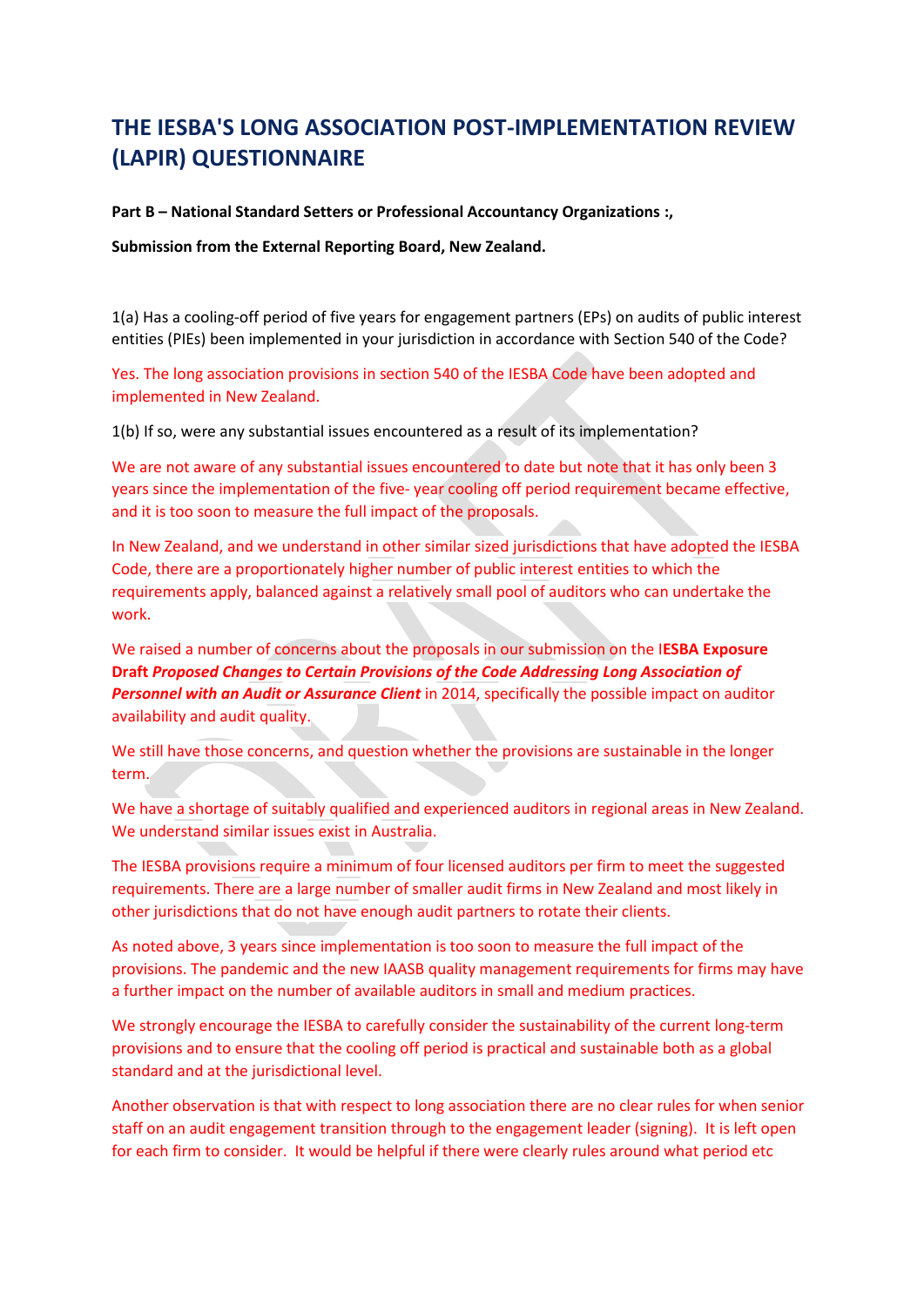would be considered reasonable or when a long association threat becomes so great that there are no safeguards that could be put in place.

2. (a) Has a cooling-off period of five or more years for EPs been implemented in your jurisdiction otherwise than by adoption of the Code, e.g., by law or regulation or through a different ethical framework?

No other cooling-off period has been implemented in New Zealand, otherwise than by adoption of the Code. The cooling off period for EPs on audits of PIEs in New Zealand is 5 years in accordance with R540.11 of the Code.

2 (b) If so, are there any significant differences between those requirements and the requirements of Section 540? For example, does the cooling-off period apply to EPs on audits of all PIEs or only listed entities?

Not applicable. The cooling off period for EPs on audits of PIEs in New Zealand is 5 years in accordance with R540.11 of the Code.

3. If the cooling-off period for EPs on audits of PIEs in your jurisdiction is shorter than five years, is this because jurisdiction:

Not applicable. The cooling off period for EPs on audits of PIEs in New Zealand is 5 years in accordance with R540.11 of the Code.

- (a) Has applied the jurisdictional provision (paragraph R540.19 of the Code)? Or Not applicable. The jurisdictional provision has not been applied in New Zealand.
- (b) Is required to comply with a different regime to address the threats created by long association that permits a cooling-off period that is shorter than five years? If so, please describe the regime.

Not applicable. The cooling off period for EPs on audits of PIEs in New Zealand is 5 years in accordance with R540.11 of the Code.

- 4. If your jurisdiction has applied the jurisdictional provision in the Code (paragraph R540.19): Not applicable. The jurisdictional provision has not been applied in New Zealand.
- (a) What cooling-off period is in effect?

(b) Has consideration been given to the implications of the expiry of the jurisdictional provision for audits of financial statements for periods beginning on or after December 15, 2023? If so, does your jurisdiction intend that a five-year cooling-off period should apply from December 15 2023?

(c) What potential issues, if any, are expected to arise from the five-year cooling-off period becoming effective?